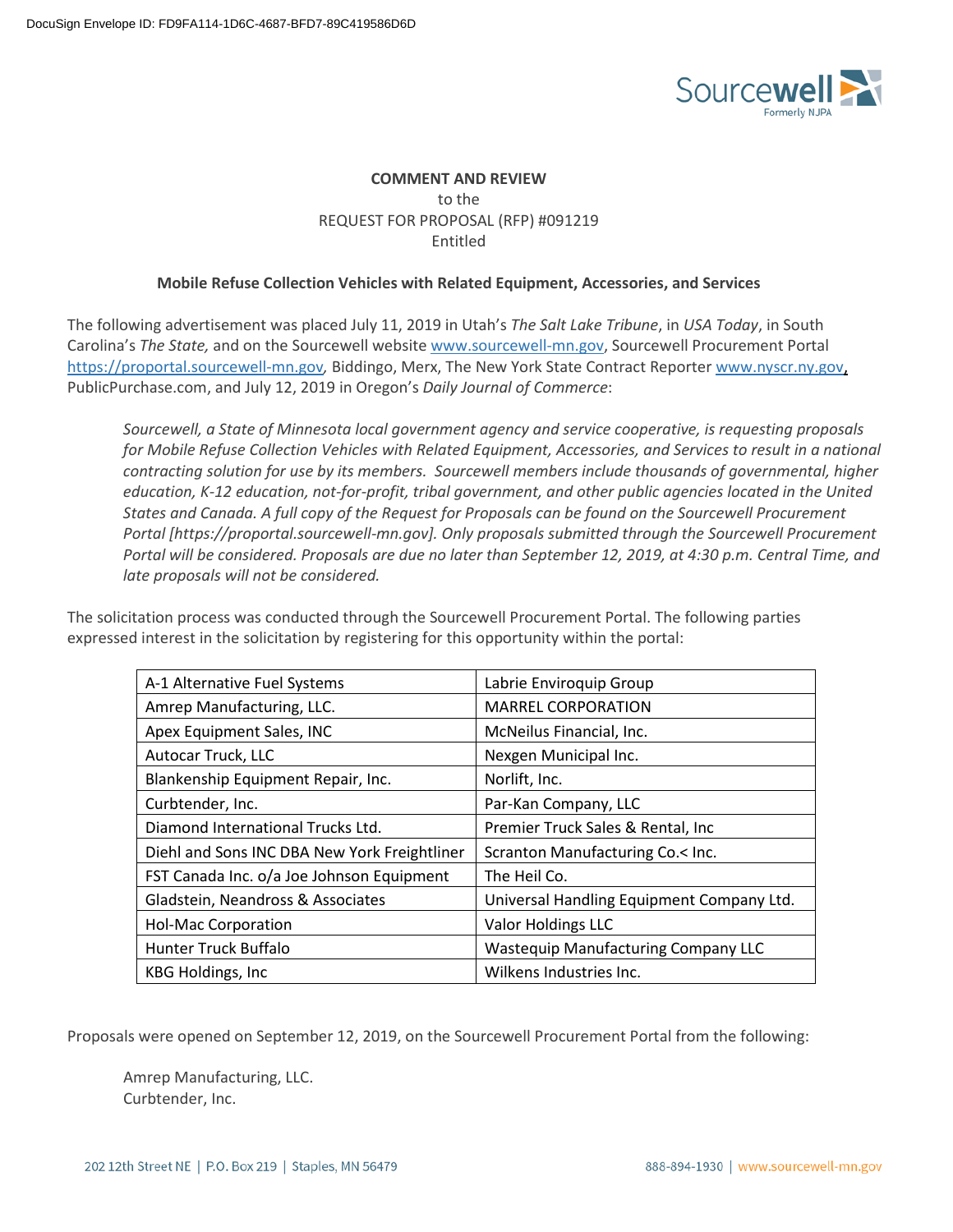Hol-Mac Corporation Labrie Enviroquip Group McNeilus Financial, Inc. Par-Kan Company, LLC Scranton Manufacturing Co. Inc. The Heil Co. Universal Handling Equipment Company Ltd.

Proposals were reviewed by the Proposal Evaluation Committee:

Kim Austin, CPPB, Sourcewell Procurement Lead Analyst Brandon Town, CPSM, CPSD, Sourcewell Procurement Analyst Craig West, Sourcewell Procurement Analyst Stephanie Haataja, CPIM, Sourcewell Procurement Analyst

### **The findings of the Proposal Evaluation Committee are summarized as follows:**

The Proposal Evaluation Committee used the Sourcewell RFP evaluation criteria and determined that all proposal responses met Level-One and Level-Two Responsiveness and were evaluated.

Curbtender, Inc. offers turnkey solutions for front end loaders, rear loaders and side loaders ranging in capacity from 6 cubic yards to 44 cubic yards including a non-CDL operator option. Their expansive dealer network and sales force stand ready to assist Members throughout the US and Canada. They are offering Sourcewell Members competitive discounts off MSRP, and a two-year standard warranty with extended warranty options available.

Labrie Enviroquip Group manufactures rear-loading, side-loading and front-loading refuse bodies that can be attached to numerous chassis options. Labrie Enviroquip Group offers a side-loading body with a dual sided loading option that is suited for alleys and one-way streets. With regional sales managers and dealers located throughout the United States and Canada, Labrie Enviroquip Group is poised to assist Sourcewell Members. They are offering a solid discount off the published price for Members.

McNeilus Financial, Inc. offers turnkey front load, rear load, and side load mobile refuse vehicles, along with parts and service. McNeilus Financial, Inc. utilizes a direct sales force throughout the United States and Canada to meet Sourcewell Member needs. Their pricing reflects a substantial discount from MSRP pricing, with volume discounts and leasing options available.

Scranton Manufacturing Co. Inc. d/b/a New Way Trucks offers a turnkey solution for front loaders, rear loaders, side loaders and automated side loaders. They also offer Compressed Natural Gas (CNG) fueling integration on all models for cleaner emissions. New Way Trucks has also been involved in developing battery electric rear load collection vehicles. They are positioned to serve Sourcewell Members in the United States and Canada with their extensive sales and dealer network. New Way Trucks is offering a competitive discount off MSRP price to Members.

The Heil Co. offers turnkey solutions for mobile refuse vehicles, including front loaders, side loaders and rear loaders. The Heil Co. also offers Third Eye on-board camera system to monitor the driver's environment and promote safe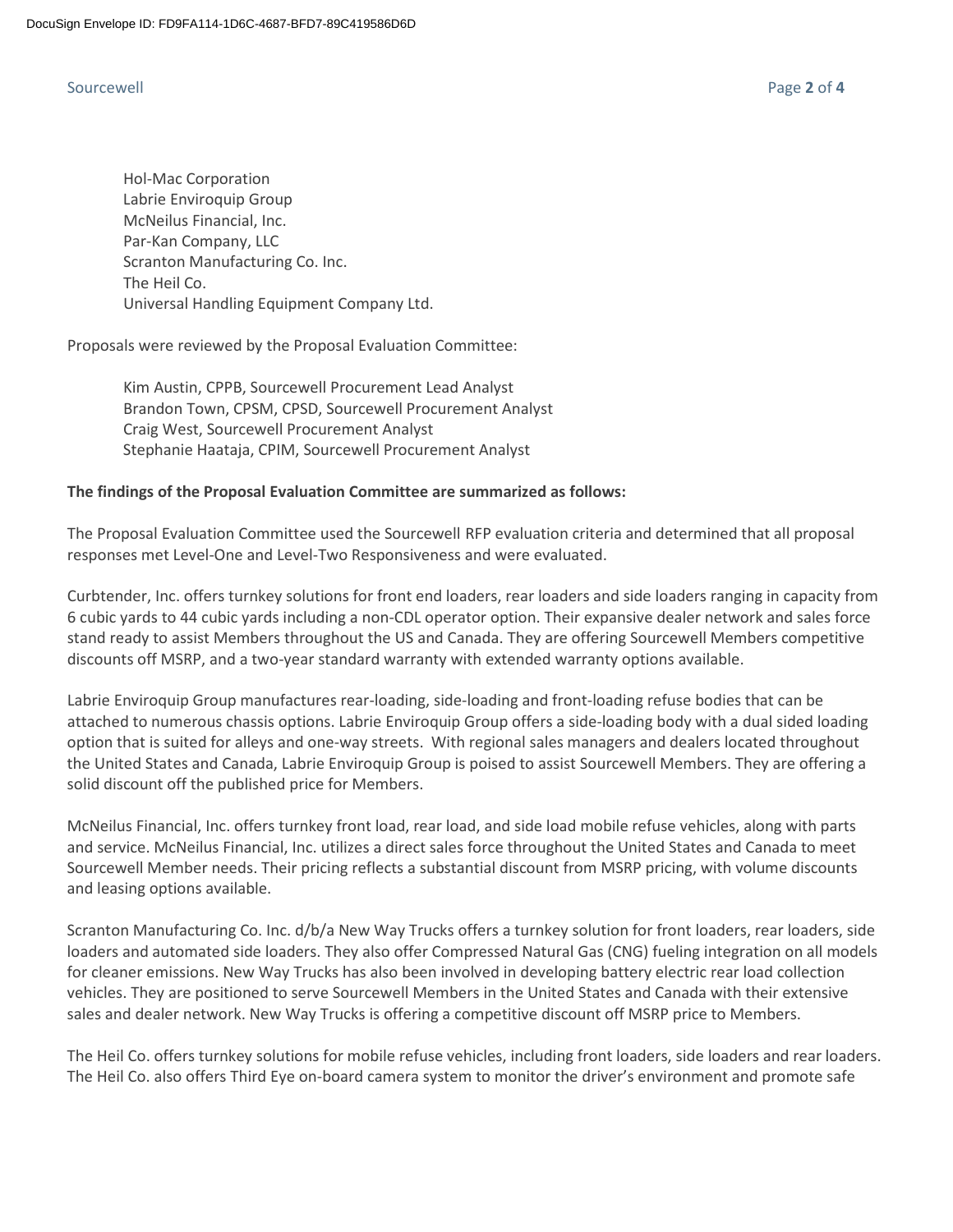# Sourcewell Page **3** of **4**

vehicle operation. They have a vast dealer network located throughout the United States and Canada and are equipped to serve Sourcewell Members. The Heil Co. offers Members a competitive discount off the MSRP price.

For these reasons, the Sourcewell Proposal Review Committee recommends award of Sourcewell Contract #091219 to:

| 091219-CRB |
|------------|
| 091219-LEG |
| 091219-MCN |
| 091219-NWY |
| 091219-THC |
|            |

The preceding recommendations were approved on November 11, 2019.

DocuSigned by: kim Austin

6830543C58384D1. Kim Austin, CPPB, Sourcewell Procurement Lead Analyst

DocuSigned by: \_\_\_\_\_\_\_\_\_\_\_\_\_\_\_\_\_\_\_\_\_\_\_\_\_\_\_\_\_\_\_\_\_\_\_\_\_\_\_\_\_\_\_\_\_\_\_\_\_

Stephanie Haataja, CPIM, Sourcewell Procurement Analyst

DocuSigned by: \_\_\_\_\_\_\_\_\_\_\_\_\_\_\_\_\_\_\_\_\_\_\_\_\_\_\_\_\_\_\_\_\_\_\_\_\_\_\_

Craig West, Sourcewell Procurement Analyst

-DocuSigned by: .<br>manden Tour<br>handen Tour

Brandon Town, CPSM, CPSD, Sourcewell Procurement Analyst